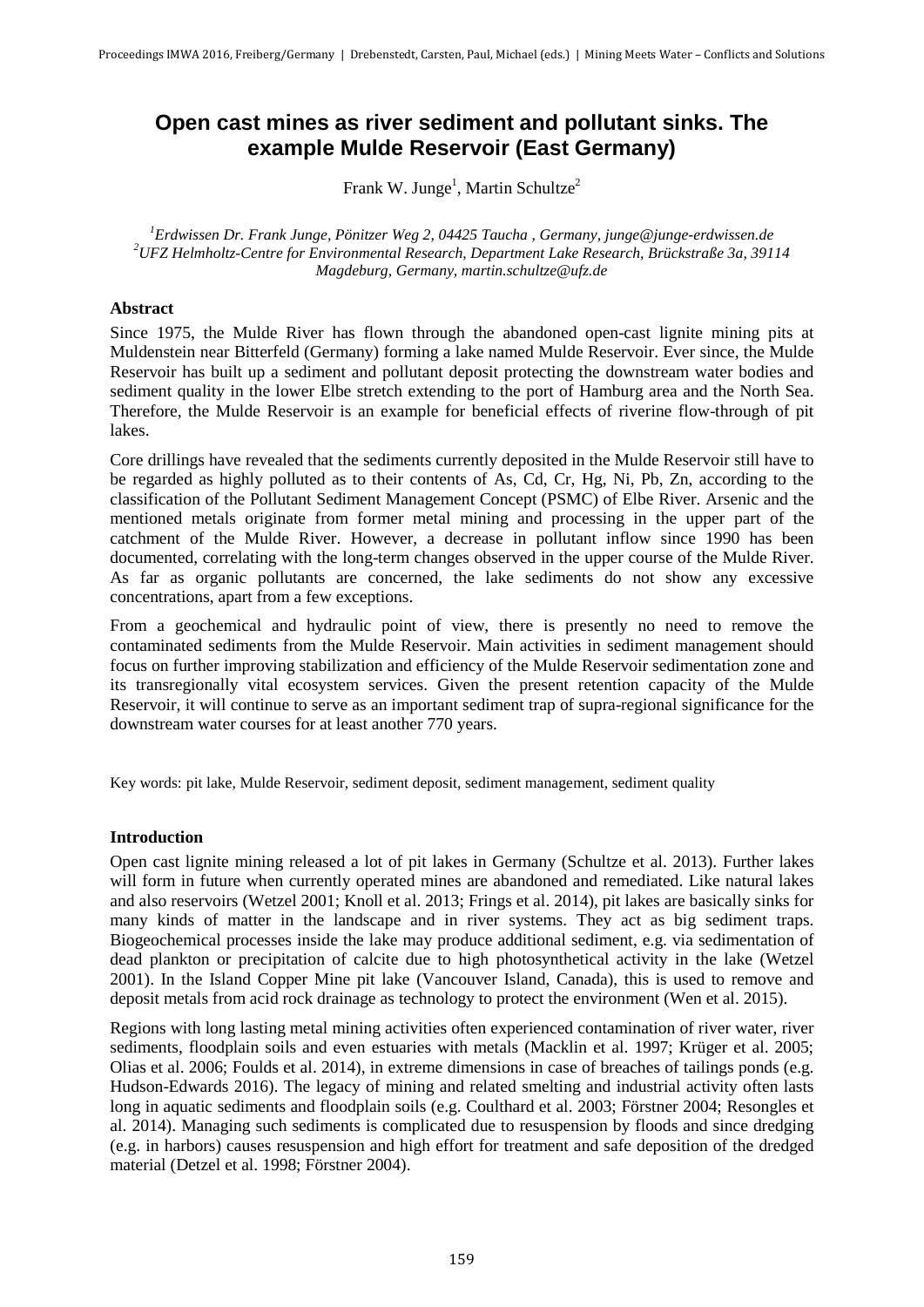The so called Mulde Reservoir (Germany) is basically a pit lake which is used as a reservoir. The Mulde River is flowing through it. Much of the inflowing suspended matter load is deposited in the Mulde Reservoir. We present the results of sediment investigations and the cleaning of the river water caused by sedimentation of the suspended matter. The focus is on arsenic and metals.

# **Study site**

The Mulde Reservoir (fig. 1) is one of the pit lakes resulting from lignite mining in the northern part of the Central German lignite mining district (Schultze et al. 2010; Eissmann and Junge 2015). As indicated by the pit lakes shown in panel A of fig. 1, Mulde Reservoir is embedded in a region which was heavily impacted by lignite mining. Mulde Reservoir originated from the mine Muldenstein which was operated from 1955 to 1975. During this time,  $126x10^6$  t of lignite were produced and  $439x10^6$  t of overburden were excavated (Liehmann et al. 1998). When mining ceased, the remaining mining void was filled with water from Mulde River (initially 3-10 m<sup>3</sup>/s, beginning at April 30, 1975; Liehmann et al. 1998; Böhme et al. 1994). Eventually the complete Mulde River was diverted into the new lake at March 4, 1976. In this way, the no longer used natural stretch of Mulde River and the accompanying floodplains were included into mine Goitsche which was operated a few kilometers to the west of mine Muldenstein since 1949 and which ended up in the two pit lakes immediately west of Mulde Reservoir in fig. 1 (Liehmann et al. 1998; Eissmann and Junge 2015).

In order to use the new lake as a reservoir, a dam was constructed at the outflow. It allows for a maximum water level of 82 m above sea level (a.s.l.) in case of high flow in Mulde River. The water level can be controlled between the minimum water level of 76.1 m a.s.l and the normal goal of water level management at 79.25 m a.s.l. (Böhme et al. 1994). At the latter level, the Mulde Reservoir has a surface area of about 6.1 km<sup>2</sup> and a maximal depth of 32 m (Junge 2015). The maximum storage volume is  $135.5x10^6$  m<sup>3</sup> containing an exceptional storage volume for flood protection of  $17.5x10^6$  m<sup>3</sup> and a normally managed storage volume of  $18.0x10^6$  m<sup>3</sup> (Böhme et al. 1994). In 2009, a fish pass was added to the outflow dam to allow for re-colonization of the upper stretches of Mulde River and its tributaries by salmon (Wouters 2010).

Panel C of fig. 1 shows a bathymetric map of Mulde Reservoir. The lake basin consist of two subbasins, Main Basin and Friedersdorf Basin which are connected by a channel-like part of the former mine void. There is a ridge-like structure crossing the Main Basin from south west to north east (fig. 1, panel C). It is the remnant of a paleo-beach-dune-system from the time when the lignite forming peat was deposited about 20 million years ago (Eissmann 2002).

In the upper part of the catchment, Mulde River has two branches, Freiberger Mulde and Zwickauer Mulde. Downstream the confluence of both branches, the full name is Vereinigte Mulde (fig.1A). However, we use only Mulde River for simplification.

The catchment size of Mulde Reservoir is  $6,709 \text{ km}^2$  and the long term average annual inflow is  $2,097 \times 10^6$  m<sup>3</sup>/a (Böhme et al. 1994). The highest elevation of the catchment is 1,243 m a.s.l. (Peak Klinovec, Czech Republic)., The nearest gauge upstream the Mulde Reservoir with a long term hydrological record is located in Bad Düben, about 15 km upstream (fig. 1, panel A). For the period 1961 to 2012, the average low flow was 15.8  $m^3/s$ , the average flow was 64.7  $m^3/s$  and the average high flow was 487 m<sup>3</sup>/s (all data for hydrological years; LHW 2015). The highest daily average flow of the period 1961-2012 was 2,200  $\text{m/s}$  at August 14, 2002 (LHW 2015). A further exceptional flood occurred in June 2013 with a maximum daily average of  $1,720 \text{ m}^3/\text{s}$  (Junge 2015).

Active mining in the upper part of the catchment area of Mulde River began in 1168 and basically ending in the 1990s (Hösel et al. 1997; Greif 2015). It was mainly metal mining with some hard coal mining around Zwickau. Panel A of fig. 1 shows the major centers of the mining in the Ore Mountains where the headwaters of Mulde River are located. However, there were also smaller mining activities between the marked centers. Mining in the Ore Mountains was almost exclusively underground. It started with silver and went on with tin and a second boom of silver mining (beginning in the  $13<sup>th</sup>$ century). In the  $18<sup>th</sup>$  century, also bismuth, cobalt and nickel became relevant while in the  $19<sup>th</sup>$  century lead, zinc, fluorite and barite were in the focus of the mining activities. Hard coal and in particular uranium were the main targets of mining in the  $20<sup>th</sup>$  century (Hösel et al. 1997). All the time, mining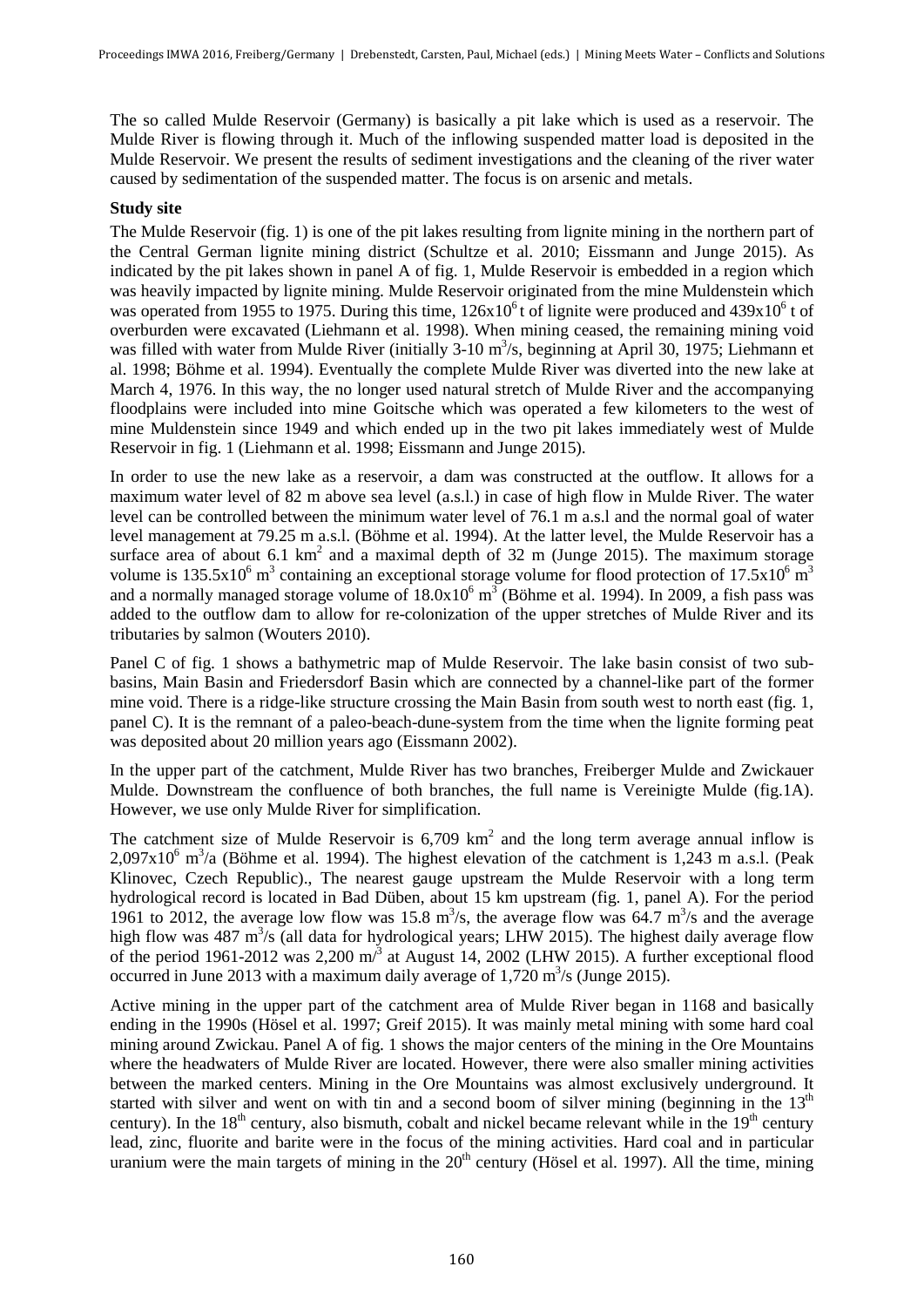

was accompanied by smelting and in the last two centuries also by diverse metal using industries (Greif 2015).

*Figure 1 Location of the study site. Panel A: Catchment area of Mulde River including Mulde Reservior (MR). Panel B: Location of the catchment area of Mulde River (MC) in Germany. Panel C: Bathymetric map of Mulde Reservoir*

## **Methods**

Sediment cores were extracted by gravity coring (UWITEC, Mondsee, Austria) from the Main Basin and from the Friedersdorf Basin (fig. 1, panel C) in April 2002, September 2002, July 2012 and July 2013. Samples were taken from the cores according to the visible layers.

Samples were prepared according to Junge et al. (2004) and Klemm et al. (2005), i.e. only the fraction <20 µm was analyzed. Analyses were performed by the laboratories of the group Pollutant Dynamics in Catchments of the Saxon Academy of Science (Leipzig, Germany) and of UFZ Department Analytics (Leipzig, Germany) for samples from 2002 and by Labor Eurofin (Freiberg, Germany) for samples from 2012 and 2013 according to standard methods (DIN EN ISO 17294-2, DIN EN 1483, DIN ISO 10382, DIN EN 11308, DIN 38414 S24). Organic pollutants were analyzed only from cores taken in 2012 and 2013, i.e. only in the uppermost about 30 cm of sediment. For more details see Junge et al. (2004), Klemm et al. (2005) and Junge (2013).

# **Results and discussion**

#### *Concentrations of contaminants and their evaluation*

Collected sediments showed clear layering (fig. 2). Light colored layers were separated by dark colored layers rich in organic material. The light colored layers were identified as originating from floods and the dark colored layer as representing periods between floods. Together with the detection of the Tschernobyl peak by 137Cs activity, reliable dating of the layers was possible (Junge et al. 2004). Based on the found concentrations and knowledge of changes in the catchment area regarding treatment of waste water, handling of wastes in mining and industry and the general development of industrial activities in eastern Germany after German reunification in 1990, four different periods of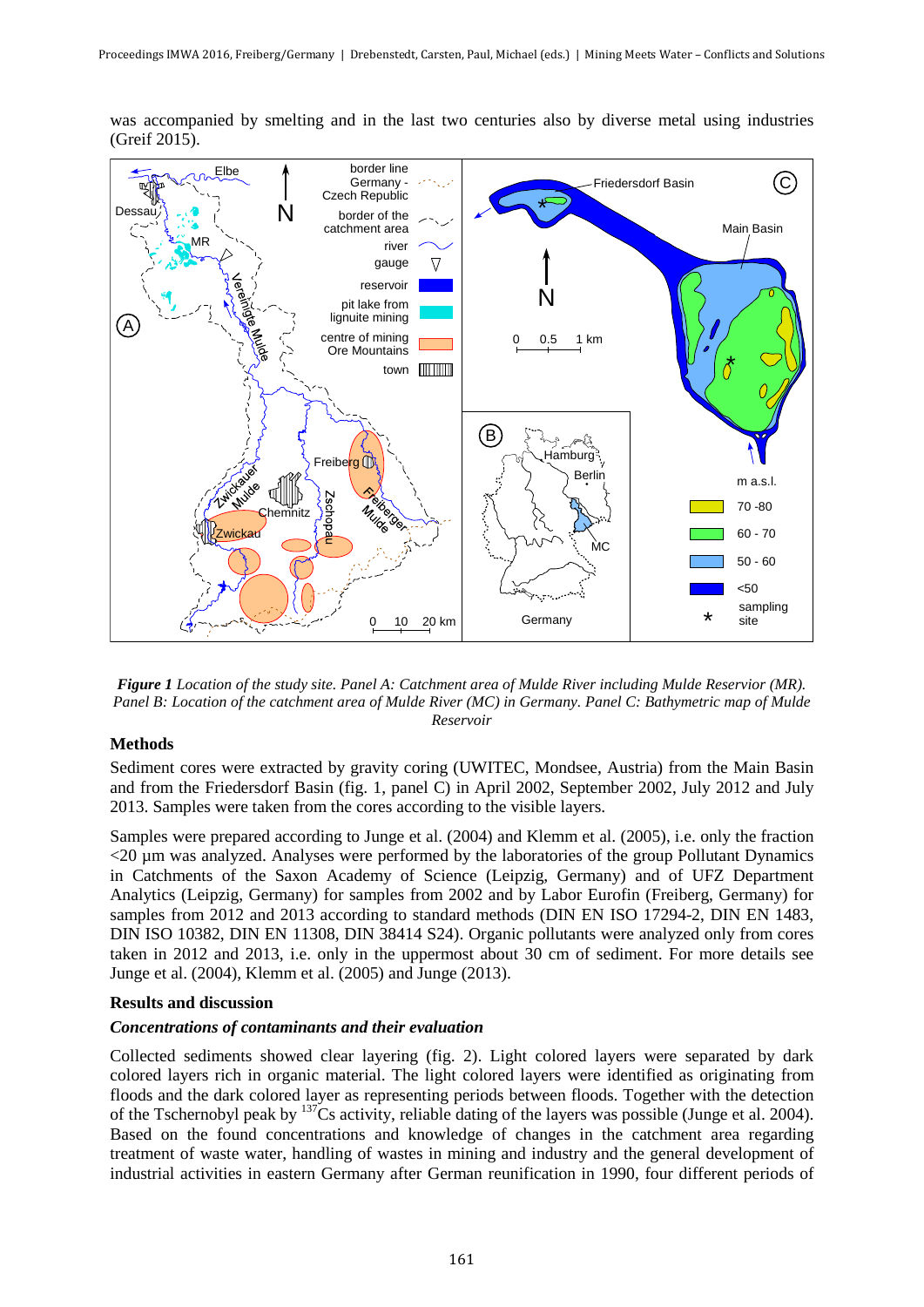sediment deposition can be distinguished in Mulde Reservoir: the period of highest contaminations from the time before 1990, a first period of decreasing contamination from 1990 to 2002, the deposits of the exceptional flood in August 2002 and a second period of decreasing contamination after 2002. Arsenic and metals concentrations are presented in tab. 1 according to these periods. Fig. 2 shows the results for a core taken in the Friedersdorf Basin in July 2013, including the fresh deposits of the exceptional flood in June 2013.



*Figure 2 Sediment characteristics of a core taken in Friedersdorf Basin in July 2013. From left to right: Photograph of the sediment core, concentrations of arsenic, lead and cadmium in mg/kg versus depth in the sediment (in cm). Vertical red lines and red numbers indicate the upper thresholds of the PSMC in mg/kg (ICPE 2014). "Wende" is the common German term for the crash of the former German Democratic Republic and the German reunification 1989/90.*

Three relatively thick light colored layers are visible in the photograph (fig. 2. They result from the three flood events in August 2002 (peak flow at gauge Bad Düben  $2200 \text{ m}^3\text{/s}$ ), in January 2011 (peak flow at gauge Bad Düben 730 m<sup>3</sup>/s) and in June 2013 (peak flow at gauge Bad Düben 1720 m<sup>3</sup>/s). They represent the ranks 1, 2 and 6 in the ranking of daily average peak flows of floods in the data series 1961 to 2013 (LHW 2012). Concentrations of arsenic, lead and cadmium show a general decreasing trend with the highest decrease rate at the beginning of the 1990s, linked to the stop of mining and many industrial activities in the catchment. Later on, remediation of former mining and industrial sites and implementation of adequate waste water treatment became the most relevant reasons for improvement of the sediment quality (e.g. Greif 2015). The flood event of 2002 caused a considerable temporal increase in the concentration of lead which was much less pronounced for arsenic and cadmium and for the other two flood events. The background is the considerable erosion of mining and smelting wastes by the flood in 2002 which were deposited immediately at the banks of the Mulde River near Freiberg (Klemm et al. 2005).

In order to asses sediment quality and the extent of sediment contamination as well as to develop measures for improvement of sediment quality and prioritize such measures in the framework of a polluted sediment management concept (PSMC) according to the EU Water Framework Directive (EU 2000), the International Commission for the Protection of the Elbe River (ICPE) developed thresholds for a set of 29 contaminants which were identified to be most relevant for sediments in the catchment of Elbe River (ICPE 2014). These thresholds are included into tab. 1 for evaluation of the measured concentrations. While concentrations below the lower threshold indicate that good sediment quality can be reached without problems, exceedance of the upper threshold indicates the need for a sourcerelated assessment of the risk (ICPE). All analyzed metals except chromium exceeded the upper threshold (tab. 1). Sources of metals and of arsenic are known and diverse measures were already undertaken or underway to reduce the contamination of the suspended matter in Mulde River and, thus, the concentrations of contaminants in the sediments deposited in Mulde Reservoir (Paul et al.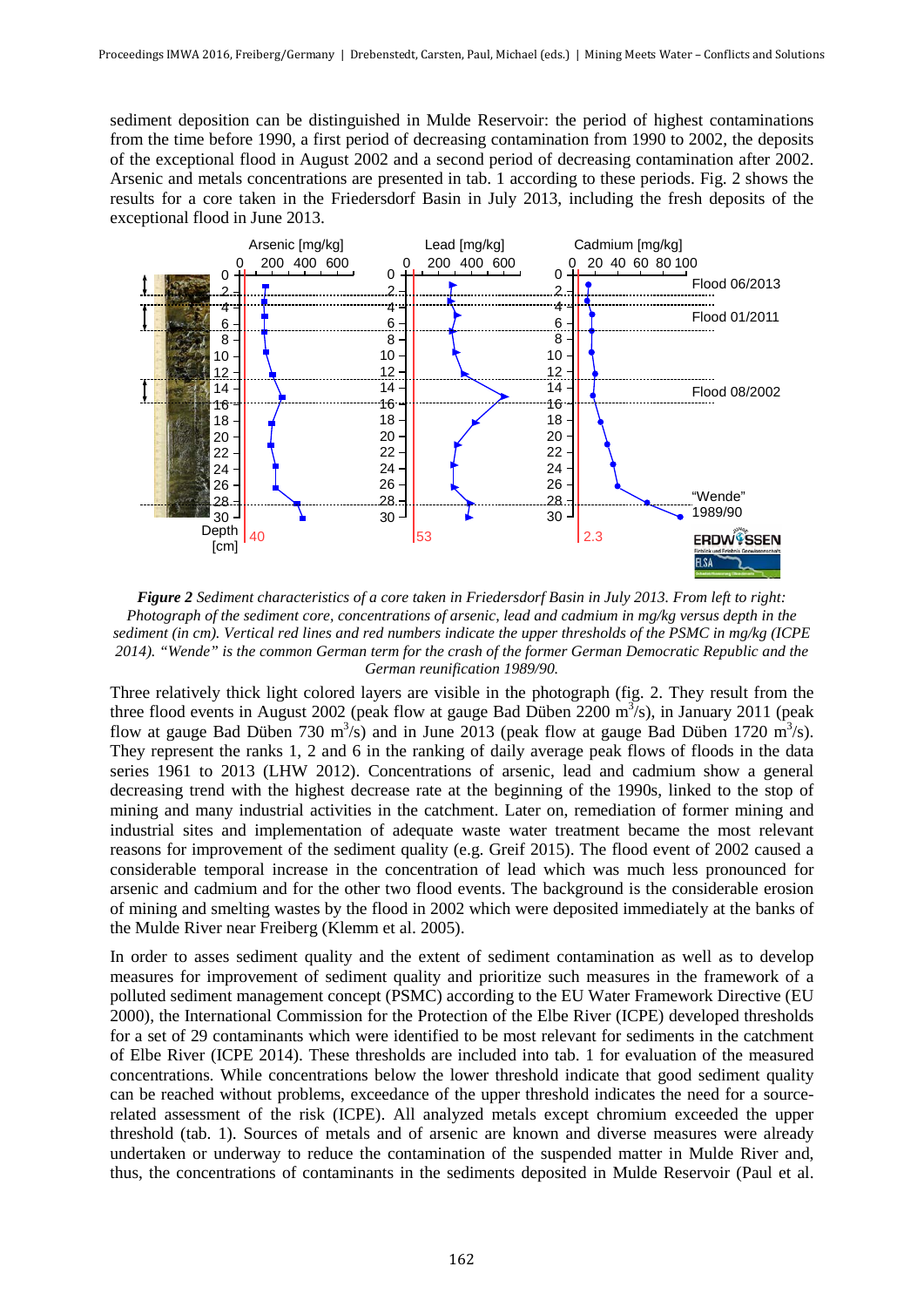2013; Greif 2015). However, the work is not finished yet and widespread diffuse contaminations of soil exist around historical smelters or in aquatic sediments in the tributaries of Mulde River, which may be mobilized during floods and can hardly be fully controlled in future (Förstner 2004).

| <b>Table 1</b> Concentrations of metals and arsenic in the sediment of Mulde Reservoir (averages of all analyses |
|------------------------------------------------------------------------------------------------------------------|
| available for the different deposition periods) and thresholds of PSMC. Depth ranges mean depth below            |
| sediment surface. MB – Main Basin, FB – Friedersdorf Basin, data in parentheses - range from minimum to          |
| $maximum$ ; $n$ – number of available analyses.                                                                  |

|                    | As          | Cd         | Cr         | Cu                      | Hg                      | Ni        | Pb         | Zn                                                            |  |  |
|--------------------|-------------|------------|------------|-------------------------|-------------------------|-----------|------------|---------------------------------------------------------------|--|--|
|                    | mg/kg       | mg/kg      | mg/kg      | mg/kg                   | mg/kg                   | mg/kg     | mg/kg      | mg/kg                                                         |  |  |
| Lower threshold of | 7.9         | 0.22       | 26         | 14                      | 0.15                    | 3         | 25         | 200                                                           |  |  |
| <b>PSMC</b>        |             |            |            |                         |                         |           |            |                                                               |  |  |
| Upper threshold of | 40          | 2.3        | 640        | 160                     | 0.47                    | 3         | 53         | 800                                                           |  |  |
| <b>PSMC</b>        |             |            |            |                         |                         |           |            |                                                               |  |  |
| Period 2002-2012   | 188         | 21         | 77         | 140                     | 0.8                     | 78        | 292        | 1593                                                          |  |  |
| Depth ranges       | $(130-300)$ | $(16-27)$  | $(62-87)$  |                         |                         |           |            | $(110-170)$ $(0.46-1.1)$ $(67-100)$ $(210-370)$ $(1200-2060)$ |  |  |
| MB: 0-50 cm        | $n=32$      | $n=32$     | $n=32$     | $n=32$                  | $n=32$                  | $n=32$    | $n=32$     | $n=32$                                                        |  |  |
| FB: 0-12 cm        |             |            |            |                         |                         |           |            |                                                               |  |  |
| Flood 2002         | 230         | 24         | 88         | 175                     | 1.0                     | 82        | 549        | 1685                                                          |  |  |
| Depth ranges       | $(220-240)$ | $(15-32)$  | $(82-93)$  | $(160-187)$             | $(1.0-1.0)$             | $(78-90)$ |            | $(313-866)$ $(1240-2103)$                                     |  |  |
| MB: 50-55 cm       | $n=3$       | $n=8$      | $n=3$      | $n=8$                   | $n=3$                   | $n=8$     | $n=8$      | $n=8$                                                         |  |  |
| FB: 12-15 cm       |             |            |            |                         |                         |           |            |                                                               |  |  |
| Period 1990-2002   | 286         | 45         | 122        | 198                     | 0.82                    | 99        | 309        | 2044                                                          |  |  |
| Depth ranges       | $(170-440)$ | $(17-136)$ | $(74-220)$ | $(73-400)$              | $(0.57-1.4)$ $(59-160)$ |           | $(88-477)$ | $(527 - 3450)$                                                |  |  |
| MB: 55-110 cm      | $n=14$      | $n=59$     | $n=14$     | $n=59$                  | $n=14$                  | $n=59$    | $n=59$     | $n=59$                                                        |  |  |
| FB: 15-30 cm       |             |            |            |                         |                         |           |            |                                                               |  |  |
| Period 1975-1990   | 471         | 104        | 237        | 372                     | 1.5                     | 136       | 386        | 2847                                                          |  |  |
| Depth ranges       | $(260-620)$ | $(38-230)$ |            | $(150-380)$ $(159-600)$ | $(0.9-2.6)$             |           |            | $(89-220)$ $(243-590)$ $(1595-5000)$                          |  |  |
| MB: 110-200 cm     | $n=13$      | $n=47$     | $n=13$     | $n=47$                  | $n=13$                  | $n=47$    | $n=47$     | $n=47$                                                        |  |  |
| FB: 30-50 cm       |             |            |            |                         |                         |           |            |                                                               |  |  |

Organic pollutants were investigated in the sediment of Mulde Reservoir first time in 2012 and 2013. Concentrations were highest in the old sediments originating from the period before 1990. The majority of concentrations were well below the upper threshold of the PSMC (ICPE 2014), in particular in surface layers of the sediment. Only DDT (1,1,1-trichloro-2,2-bis(p-chlorophenyl)ethane), some of its metabolites and fluoranthene considerably exceeded the PSMC thresholds(ICPE 2014), slightly even in the surface sediment. DDT and its metabolites certainly have two sources: widespread remnants of DDT use in the past and known contaminations resulting from a production site of DDT and other chlorinated organics in Delitzsch. The Lober-Leine-Kanal, a creek draining the area around Delitzsch, enters the Mulde River only about two kilometers upstream the inflow of the Mulde Reservoir.

# *Retention of contaminants in Mulde Reservoir*

Zerling et al. (2001) summarized the results of investigations of the metal and arsenic content of suspended matter entering and leaving the Mulde Reservoir in the period 1992 to 1997 (tab. 2). The most important finding was that the deposition of suspended matter in the Mulde Reservoir considerably contributes to the limitation of the contamination of Elbe River, its sediments and flood plains downstream the mouth of Mulde River and also the North Sea (tab. 2). This is even more important as the Mulde River is one of the main contributors of metals and arsenic for Elbe River (e.g. Pepelnik et al. 1997). Only for mercury, the Mulde Reservoir is not such a relevant sink. The mercury introduced into Elbe River by the Mulde River almost completely originates from the former chlorine production in Bitterfeld and related contaminations, located downstream the Mulde Reservoir (Hintelmann and Wilken 1994; Brandt 2003). Our sediment investigations (fig. 2, tab. 1) confirm the results of Zerling et al. 2001.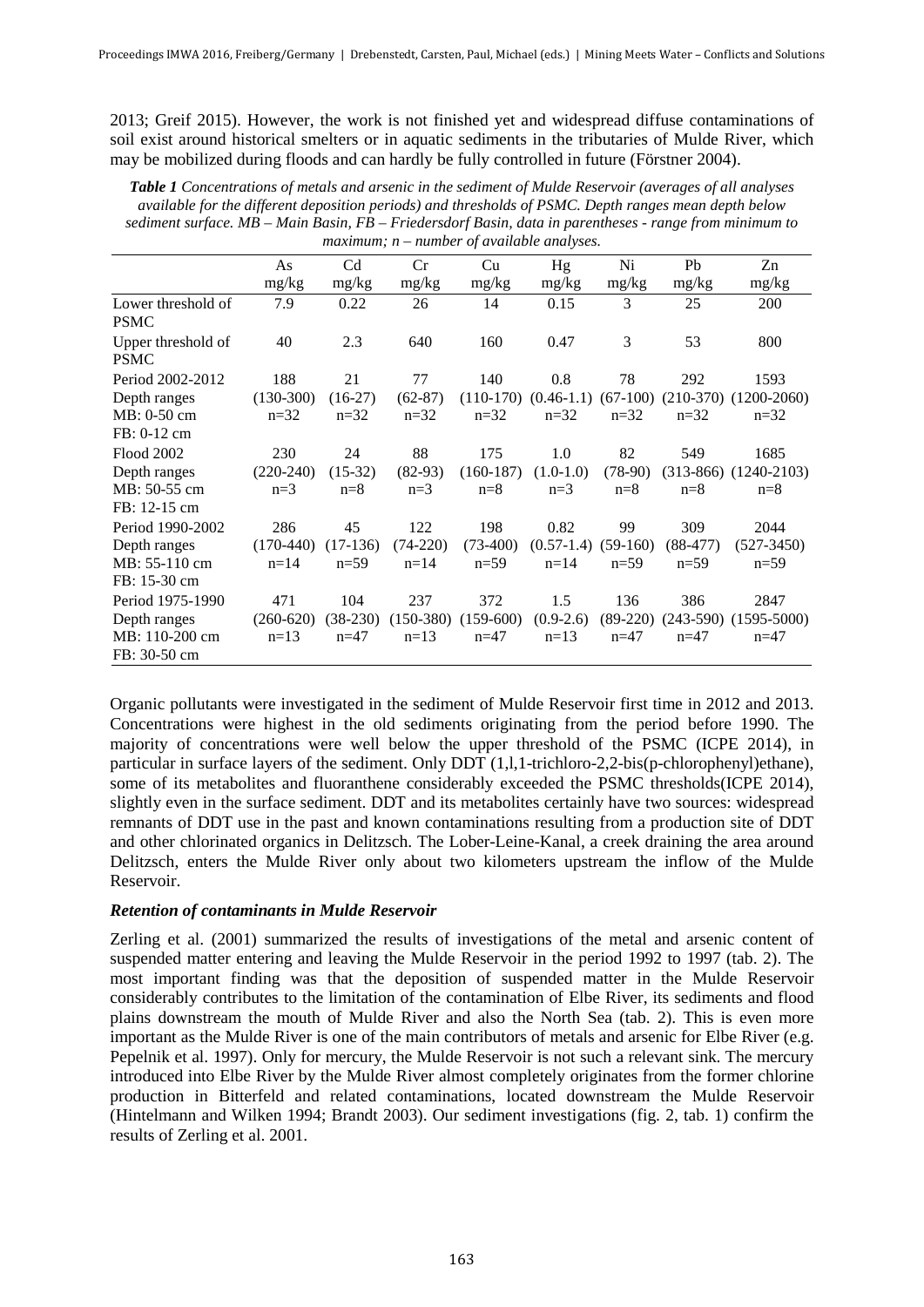| (Zerling et al. 2001).                                        |     |     |      |     |    |    |     |    | $\sim$ $\prime$ |
|---------------------------------------------------------------|-----|-----|------|-----|----|----|-----|----|-----------------|
|                                                               | Cu  | Ph  | Zn   | Cd  | Cr | Ni | Co  | As |                 |
| Trapped load $[t/a]$                                          | 22. | 35. | 192. | 4.1 | 12 | 12 | 3.2 | 19 | 5.0             |
| Trapped load [% of input]                                     | 71  | 84  | 50   | 72  | 71 | 32 | 56  | 52 | 39              |
| Trapped load $\lceil\% \rceil$ of load of 23 51<br>Elbe River |     |     | 16   | 90  |    |    |     | 27 |                 |

*Table 2 Load of arsenic and metals trapped in Mulde Reservoir (averages for the period 1992-1997) related to total input as suspended matter by Mulde River and to total load of Elbe River at Schnackenburg(Germany)* 

An important aspect regarding sediment quality evaluation and trapping of contaminants is the long term stability of the binding of arsenic and metals in Mulde Reservoir sediments. Conditions in the sediment are reductive and neutral. Accordingly, the formation of sulfides of very low solubility can be considered. There is no evidence of mobilization of contaminants like the decrease of their concentration in deeper layers over time when comparing results from 2002 with that of 2012 and 2013. In addition, the length of diffusion paths to the sediment surface is permanently increasing due to the deposition of new sediment, in particular for the most contaminated sediments in deeper layers. Close to the inflow, older sediments are gradually covered by sand and gravel which are deposited there and already filled up a small part of Mulde Reservoir and formed the two small islands in the inflow part (fi. 1, panel C). Since no changes in redox state or acidification have to be expected and sediment resuspension can be excluded at the lake bottom (the main potential causes for remobilization of contaminants from sediments according to Förstner (2004)), there is no considerable risk that the sediments turn from being a sink to being a source of contaminants within timescales relevant for planning in river basin management. Gradual covering of contaminated sediments by sand and gravel is even comparable with artificial capping, one of the options for in situ treatment of contaminated sediments (Förstner 2004).

The deposition of sediments, sand and gravel will fill up the Mulde Reservoir gradually. This raises the question "How long will Mulde Reservoir remain a considerable trap for contaminants from the catchment of Mulde River?" Estimates of sediment accumulation based on the sediment investigations and considering the dynamics of sedimentation in the Main Basin and the Friedersdorf Basin result in a period of about 650 years for continued sedimentation in the Main Basin and additional about 120 years of continued sedimentation in the Friedersdorf Basin, i.e. in summary about 770 years (for details of the applied methodology see Junge 2013).

# **Conclusions**

Mulde Reservoir as an example demonstrates the potential beneficial effect of riverine flow-through of pit lakes. In this case, the effect is even relevant for part of the North Sea. Valente et al. (2015) support our findings and their evaluation: Considerable retardation of metals and arsenic in reservoir sediments was identified in the Rio Tinto basin which is also highly contaminated by long lasting mining and source of contaminations of global relevance (Olias et al. 2006). This is in line with evaluation of river flow-through of pit lakes by McCullough and Schultze (2015). Basically, reservoirs or natural lakes can have comparable effects. However, this finding and the resulting management option to mitigate environmental adverse impacts of mining via riverine flow-through of pit lakes, reservoirs or natural lakes does not allow for being less strict in preventing contaminations already during mining and as close as possible to the mining sites. Not only the river stretches downstream of pit lakes like Mulde Reservoir need to be protected, but also the ones upstream of them.

# **Acknowledgements**

Investigations were supported via project funding by the German Federal Ministry of Education and Research, by the Saxon Academy of Science Leipzig (Germany) and by the State Authority for Environment and Energy, Department for Environmental Protection of Hamburg (Germany) (ELSA). René Schwartz and Ilka Carls (both Hamburg, Germany) are acknowledged for their support and for fruitful discussions as well as the colleagues of the expert group Sediment Management of the River Basin Community Elbe and the International Commission for the Protection of the Elbe River. The State Authority for Flood Protection and Water Management Saxony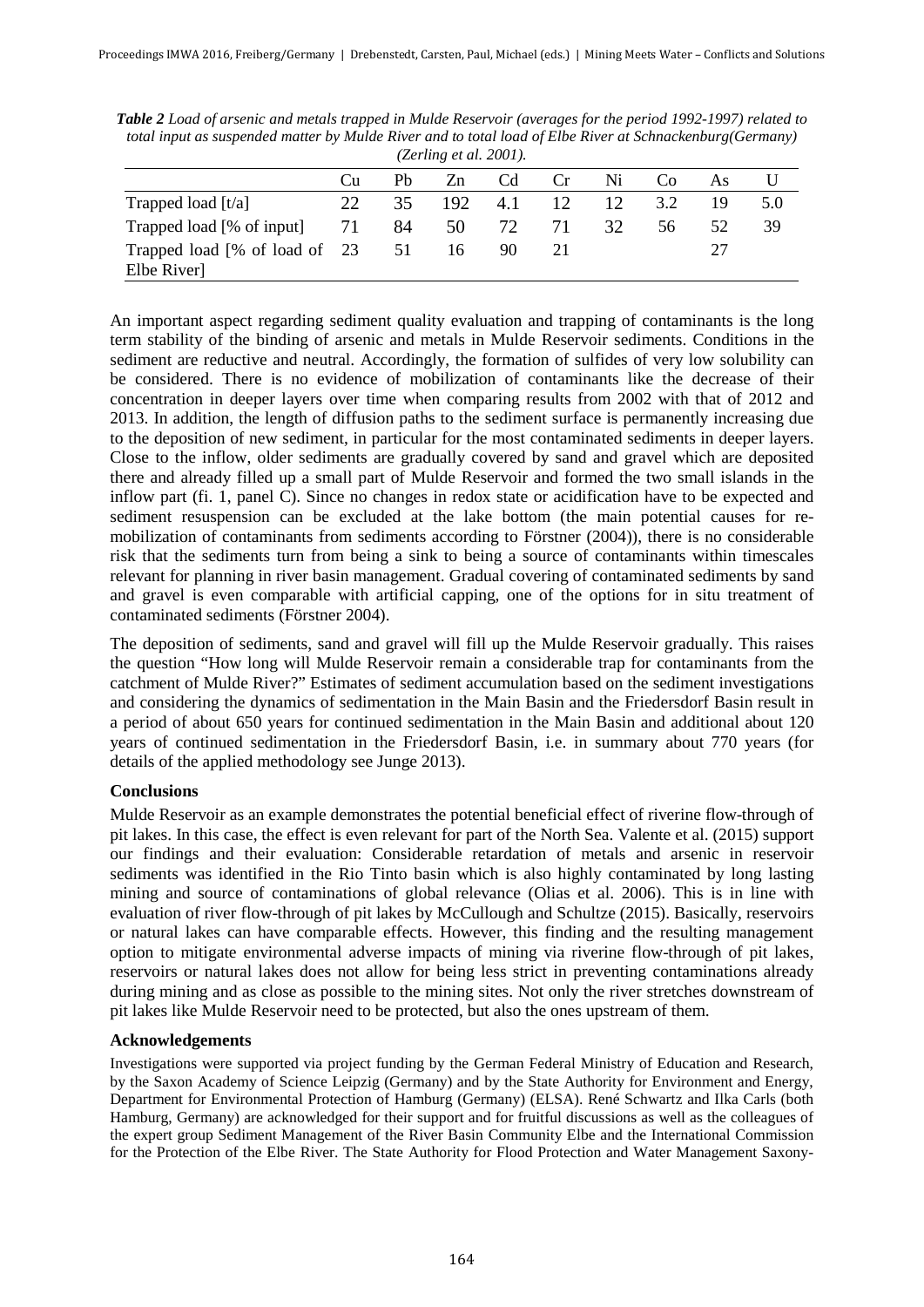Anhalt and the Saxon State Authority for Environment, Agriculture and Geology provided hydrological and water quality data.

#### **References**

- Böhme B, Market T, Pape H, Seidel J, Seiffert A, Wolter H (1994) Talsperren in Sachsen-Anhalt. Talsperrenmeisterei des Landes Sachsen-Anhalt, Blankenburg, pp. 1-247
- Brandt O (2003) Eintrags- und Wirkungspfade von Schwermetalle und Arsen In Flußaue-Systemen am Beispiel der Mulde zwischen Bitterfeld/Wolfen und Dessau, Sachsen-Anhalt. PhD thesis, Technical University Berlin, pp. 1-216
- Coulthard TJ, Macklin MG (2003) Modeling long-term contamination in river systems from historical metal mining. Geology 31:451-454
- Detzel HD, Schramm W, Döring U, Bode W (1998) New technology of mechanical treatment of dredged material from Hamburg harbour. Wat Sci Tech 37(6-7):337-343
- Eissmann L (2002) Tertiary geology of the Saale-Elbe Region. Quat Sci Rev 21:1245-1274
- Eissmann L, Junge FW (2015) Das Mitteldeutsche Seenland. Der Norden. Sax-Verlag markkleeberg, Beucha, pp. 1-192
- Förstner U (2004) Sediment dynamics and pollutant mobility in rivers: An interdisciplinary approach. Lakes Reserv Res Manag 9:25-40
- Frings PJ, Clymans W, Jeppesen E, Lauridsen TL, Struyf E, Conley DJ (2014) Lack of steady-state in the global biogeochemical Si cycle: emerging evidence from lake Si sequestration. Biogeochem 117:255-277
- Foulds SA, Brewer PA, Macklin MG, Haresign W, Betson RE, Rassner SME (2014) Flood-related contamination in catchments affected by historical metal mining: An unexpected and emerging hazard of climate change. Sci Total Env 476-477:165-180
- Greif A (2015) Das Einzugsgebiet der Mulde oberhalb des Muldestausees im Spiegel des erzgebirgischen Bergbaus. Hydrol Wasserbeweirt 59:318-331
- Hintelmann H, Wilken R-D (1994) Methylquecksilberverbindungen Belastungsschwerpunkte im Längsschnitt der Elbe. Vom Wasser 82:163-173
- Hösel G, Tischendorf G, Wasternack J, Breitner K, Kuschka E, Pälchen W, Rank G, Štemprok M (1997) Erläuterungen zur Karte "Mineralische Rohstoffe Erzgebirge-Vogtland/Krušné hory 1 :100 000", Karte 2: Metalle, Fluorit/Baryt - Verbreitung und Auswirkungen auf die Umwelt. Vol. 2 of Bergbau in Sachsen / Bergbaumonographie. Sächsisches Landesamt für Umwelt und Geologie, Freiberg, pp. 1-145
- Hudson-Edwards K (2016) Tackling mine wastes Global collaboration is needed to mitigate the environmental impacts of mine wastes. Science 352:288-290
- ICPE (2014) Sedimentmanagementkonzept der IKSE. Internationale Kommission zum Schultz der Elbe, Magdeburg; http://www.ikse-mkol.org/fileadmin/download/Abschlussbericht-Sediment/IKSE\_Abschlussbericht%20Sediment\_web.pdf
- Junge FW (2013) Bericht zum Projekt "Schadstoffsenke Muldestausee Aktuelles Potenzial und jüngste Entwicklung seit 2002". Büro Erdwissen, Taucha. Prepared for Behörde für Stadtentwicklung und Umwelt, Amt für Umweltschutz, Projekt ELSA der Freien und Hansestadt Hamburg; http://www.elsaelbe.de/dokumente.html
- Junge FW (2015) Der Bitterfelder Muldestausee als Sediment- und Schadstoffsenke. Hydrol Wasserbewirt 59: 354-364
- Junge FW, Jendryschik K, Morgenstern P, Treutler H-C, Zerling L (2004) Sediment cores from river dams used as flood archives. Studia Quaternaria 21:187-195
- Klemm W, Greif A, Broeckaert JAC, Siemens V, Junge FW, van der Veen A, Schultze M, Duffek A. (2005) A study on arsenic and the heavy metals in the Mulde River system. Acta hydrochim hydrobiol 33:475-491
- Knoll LB, Vanni MJ, Renwick WH, Dittman EK, Gephart JA (2013) Temperate reservoirs are large carbon sinks and small CO2 sources: Results from high-resolution carbon budgets, Global Biogeochem Cycles 27:52–64
- Krüger F, Meissner R, Gröngröft A, Grunewald K (2005) Flood induced heavy metal and arsenic contamination of Elbe River floodplain soils. Acta hydrochim hydrobiol 33:455-465